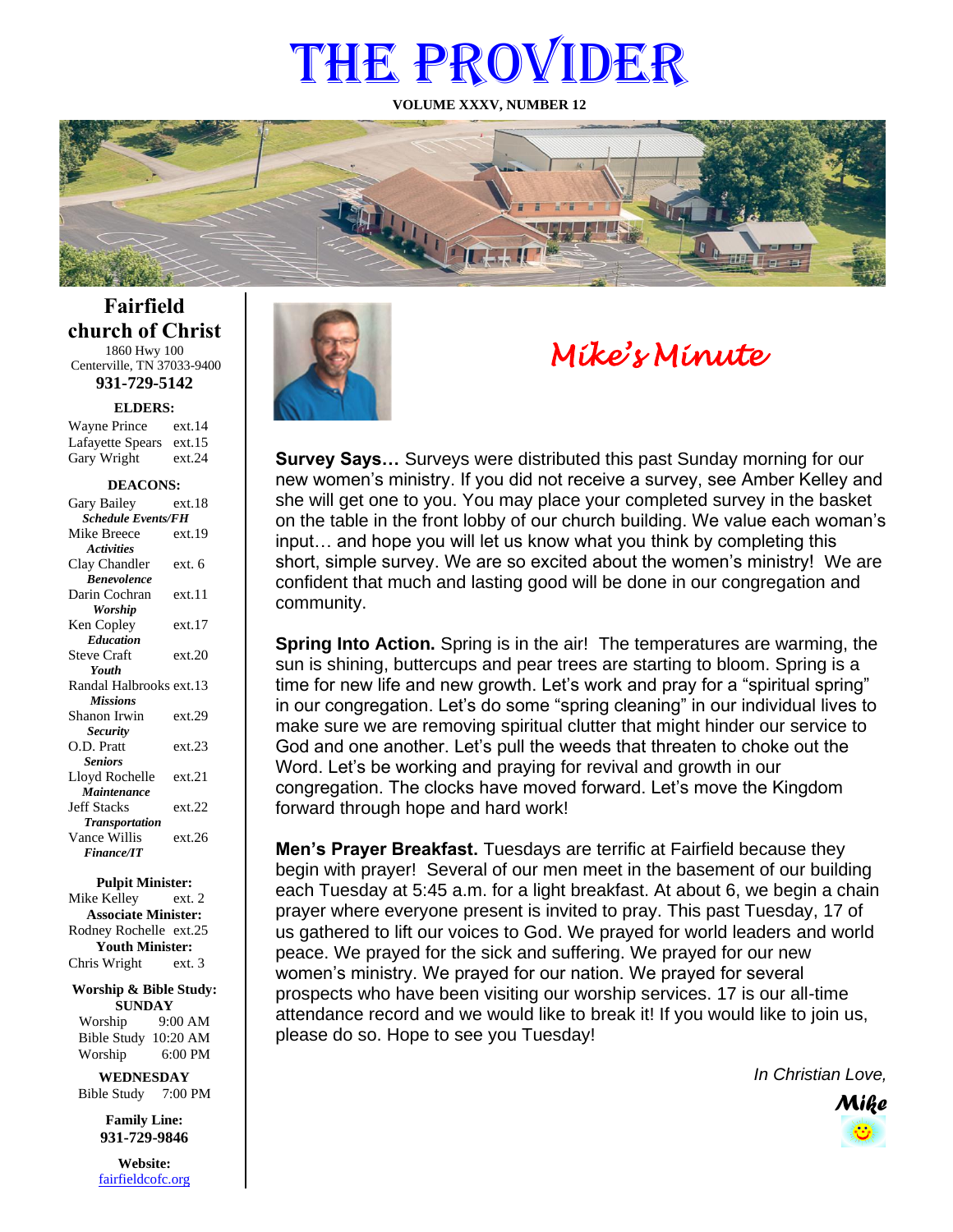



The next outing for the Golden Agers will be on March 24<sup>th</sup> and will be going to Catfish Kitchen, a favorite of many. The bus will leave at 5:30 pm. Signup sheets are in both foyers.

**Ther** in the fellowship hall at 5:00 pm. The elders will meet with the deacons on March 27<sup>th</sup>

The ladies' ministry questionnaire may be returned to Amber Kelley or drop in the basket in the front foyer (main entrance).



Thank you all for your kind words and prayers for our family through the illness and loss of **James Hassell**. You all meant so much to him and we are blessed to have had such a beautiful service for him at the church he considered "home." We appreciate everything from each and every one of you!

> With love, **The Hassell Family**

# PLACING MEMBERSHIP

true Christians, your members have blessed me and **Yvonna Caillouet** has expressed her desire to place membership here at the Field. She noted on her card: I can never thank this membership for the unbelievable warm welcome! I am so humbled to be in this church and to feel I've always been here. As I hope to be the Christian that God and your members have encouraged me to be! Welcome Yvonna to our fellowship.

# Area Event

We invite you to our first annual Friday night singing service. It will be at the Liberty Hill church of Christ at 7272 Old Cox Pike, Bon Aqua, TN at 7:00 pm on March 25<sup>th</sup>. Emcees will be: David Binkley, Curtis Hand and Mark Sullivan. At 9:00 pm, there will be a break for refreshments. Hope to see you there!



*Members:* Lelia Mae Poore (home), Lizzie Barber (home), Sherry Breece (home), Gerry Smith, Harry Totty, Dorothy Weatherspoon, Derek Hutchings, Dewayne Victory, Marlin Lawson, June Prince, Helen Shanes, Kenneth Chandler, Barbara Chandler, Thomas Haskins, Lou Dickens, Paul & Noble Victory, James Coates & Jo Ann Totty.

*Friends & Family:* Christians, missionaries, military personal & people in the Ukraine, Gus Gilreath (military service in Italy-eye issues), Wilma Green (mother of Barbara Edwards-hospital), Willie Taylor (cancer), Everett Kelly (father of Angela Green-ICU St. Thomas West), Vickie Halbrooks (mother of Randal-Centennial hospital), Phillip Halbrooks, Ray Weatherspoon (Vanderbilt-uncle of Nancy Baker), Kevin Chandler, Denny Quillen (hospital in Nashville), Jo James, Lucille Morphis, J.B. Brown (St. Thomas Midtown), Wanda Gilliam Felts, Cody Crawford, Linda Goad, Doris & Marjorie Claud, Rebeca Mears, David Dansby, Darlene Rounsavall, Greg Zoller, Seth Williams, Elizabeth Dunn, Mike & Nancy Bradley, Kelley Wilson, Glen England, Melvin Roberson, Billie Church, Daniel Spears, Ann Spencer, Thomas Brady, Donald Brady, Rachael Bellis, Doris Elam, Neil Jobe, Donna Gaspard, Evan Boyd, Roman Surra, Rita Stacks, McKinley Moore, Jimmy Jenkins, Ruby Church, Carolyn Nash, Kathy Swinford Coleman, Grayson Gunter, Jimmy George & William Dale Nash.

Isaiah Locke, grandson of Dorothy Noonan, will be deployed to Korea on March 22. Prayers for his safety.

*Life Care:* Francis Qualls (surgery went well this week), Anthony Stacks, Sue Edney, Hester Moss

*St. Thomas Hickman Nursing Home:* Barbara Beard, Naomi Bailey

*Olive Branch Senior Living, Dickson:* Martha Page

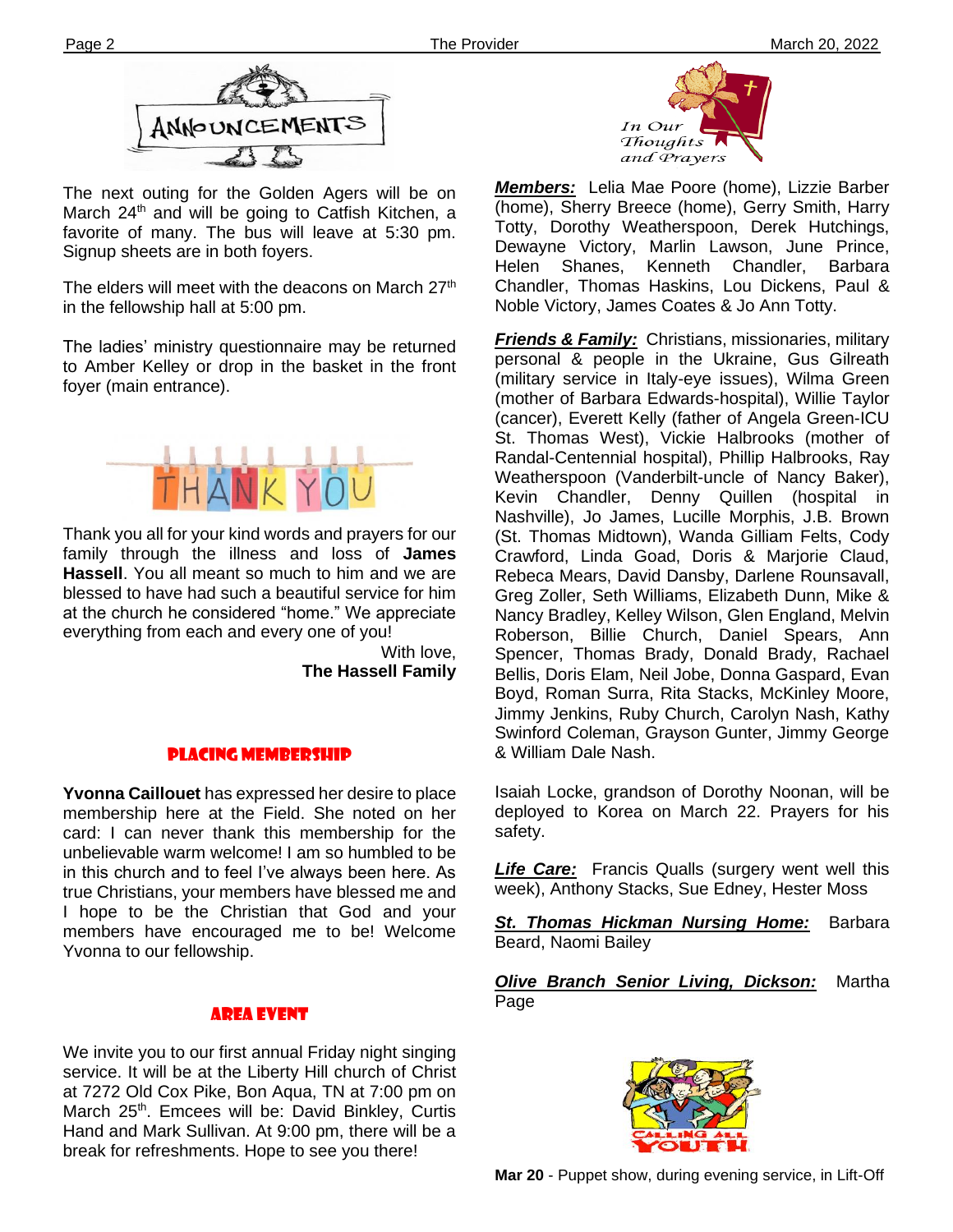

# **Center Fielders News** "The Functioning Body of Christ"

 Years ago, there was an article written about a "freak" turtle that had two heads. As you can imagine, this drew much attention. One thing that stood out about the turtle was that the two heads constantly fought against one another while eating, even though all the food was going to the same stomach. As humans, we would look upon that scene as something that does not make sense. We might even say, "That's silly". Don't they know the food is for them both? Yet sometimes we act more like this than we care to admit.

 We as God's people are called "one body in Christ," but how often do we fail to respond in a Christlike way when we disagree with a brother or sister in Christ's church? We shake our heads and cluck our tongue about that way things are going in the world around us. People are divided and striving against each other, families are falling apart, schools are becoming more and more godless, and churches are crippled and struggling because of indifference, individualism, and selfishness.

 How is it with us, the visible body of Christ? We find a beautiful picture of the functional body in 1 Corinthians 12. "For the body is not one member but many" (verse14). The church is made up from a broad variety of members that should blend together in harmony, love, and submission to one another, with Christ as the Head of the whole body.

 God designed the body to work together, one part helping the other. Every member is to be controlled by the same Head. Every member is to take care of the other members. "By this shall all men know that you are My disciples, if you have love one to another" (John 13:35).

*Obey God and watch Him work,*

# *Rodney*

# Hebrews 11:6 But without faith it is impossible to please Him, for he who comes to God must believe that He is, and that He is a rewarder of those who diligently seek Him."

# MEN TO SERVE march 20

#### **SUNDAY MORNING:**

**Song Leader:** Darin Cochran  **Opening Prayer:** Mike Breece **Scripture Reading:** Wallace Smith  **Scripture: Matthew 16:24-25 Preside Lord's Supper:** Adam Jude  **Alternates:** Chris Wright, Gary Wright  **Announcements:** Darin Cochran  **Closing Prayer:** Woody Woodruff **Van Driver:** Gary Basford 931-628-0355

# **SUNDAY EVENING:**

**Announcements:** Randal Halbrooks **Scripture Reading:** Robert Graf  **Scripture: Hebrews 11:6 Song Leader:** Joseph Green **Opening Prayer:** Gary Bailey **Lord's Supper:** Edwin Wright, Gerry Hinson **Closing Prayer:** Rick Bruno **Van Driver:** Jack Green 931-994-8317

# **WEDNESDAY NIGHT:**

**Announcements:** Randal Halbrooks **Song Leader:** Ronny Pitman **Opening Prayer:** Gary Wright **Invitation:** Mike Kelley  **Van Driver:** Chris Love 931-994-7855

"Then Jesus told his disciples, 'If anyone would come after me, let him deny himself and take up his cross and follow me. For whoever would save his life will lose it, but whoever loses his life for my sake will find it.""

**Matthew 16:24-25** 

# FOR THE RECORD

 **WEEK OF March 13, 2022 MORNING WORSHIP 215 CONTRIBUTION: \$5081 2022 WEEKLY BUDGET \$4167**